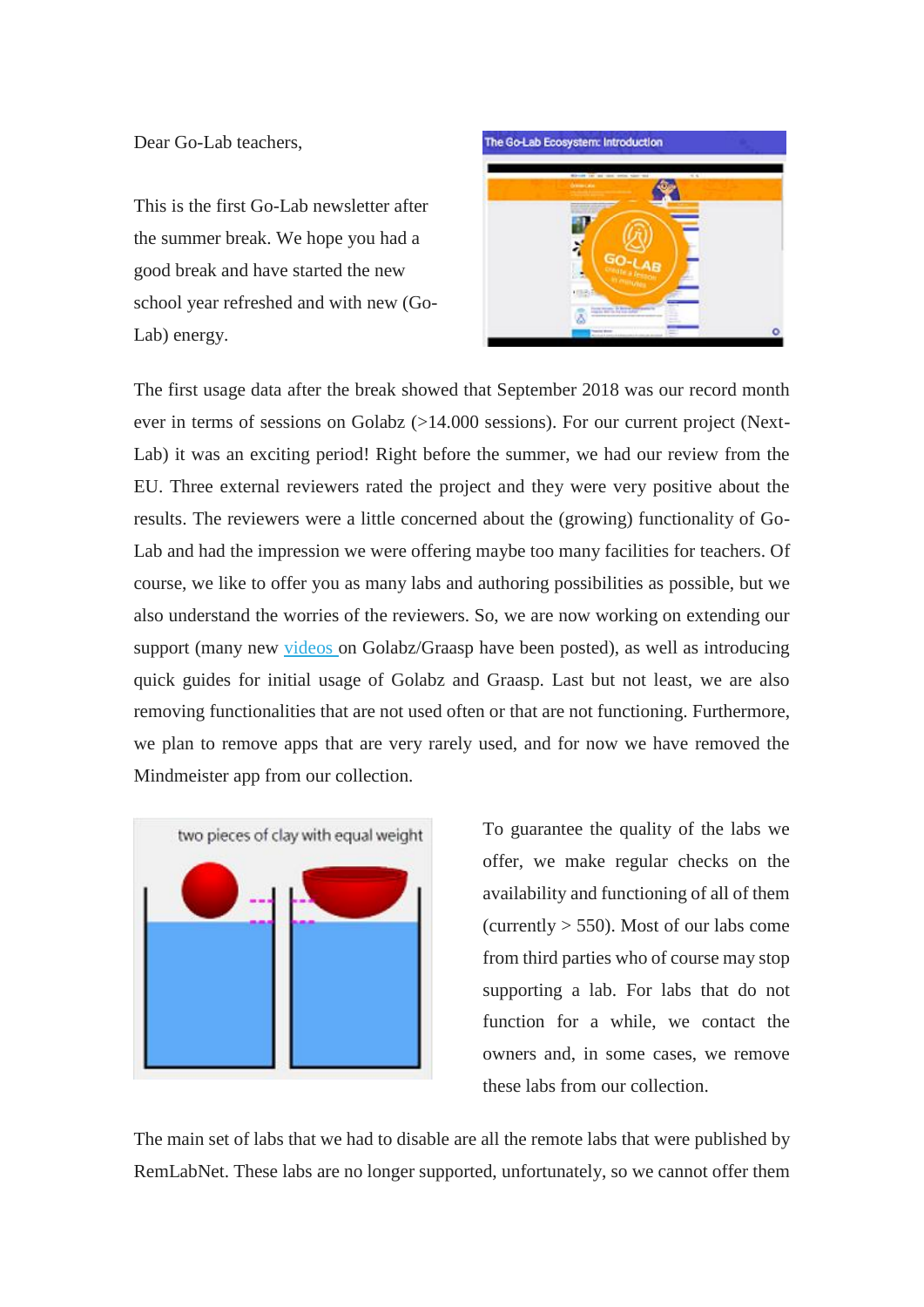anymore. Luckily, we can add a set of labs that mostly replaces these ones, namely the labs from the ISES collection which we will add soon to Golabz. Two other labs we needed to remove were Loaded Beam and Change Environment, they didn't function anymore and were not further maintained by the owner. Luckily, we were (and will be) able to add a series of new labs. NTNU from Taiwan added a new series of labs that display in Traditional Chinese and English and we added a few math labs from the Freudenthal Institute from the Netherlands. We will also soon be adding new ones from the [ChemCollective collection,](https://go-lab-project.us6.list-manage.com/track/click?u=fcaa73d53911340a72d92d73f&id=2a8e2415ab&e=a9ce165b99) a number of new PhET labs, [Physics at School Labs,](https://go-lab-project.us6.list-manage.com/track/click?u=fcaa73d53911340a72d92d73f&id=2b3365f984&e=a9ce165b99) and new labs from [Virtual biology labs.](https://go-lab-project.us6.list-manage.com/track/click?u=fcaa73d53911340a72d92d73f&id=52df4a0dcb&e=a9ce165b99) We are also working on new translations of existing series, such as the Concorde labs.

## GO-GA

Go-Lab **Goes Africa** Accelerating the adoption of richer learning environments and improving learning outcomes in STEM

You may have noticed some recent changes on Golabz. Now you can select the portal to be displayed in French or Swahili, (next to English). These two languages come from ou[r GO-GA project](https://go-lab-project.us6.list-manage.com/track/click?u=fcaa73d53911340a72d92d73f&id=c2e4ef14e1&e=a9ce165b99)  and are related to our work in Benin and Kenya (together with Kenya our first target countries in GO-GA).

We have also created country collections of labs, and in the future collections of ILSs, for these countries. We might also assemble national collections for other countries in the future. Golabz will soon have an extended search facility so that you can also search for persons or institutions and filter the search results for only labs or ILSs to be displayed.



A new feature we offer is the possibility for students to save their personal ILS as an eBook using the EPUB standard format in addition to saving their ILS as a pdf document or a png image. To do so, the students have to select the export option of the popup menu below the chevron on the top right of the standalone view.